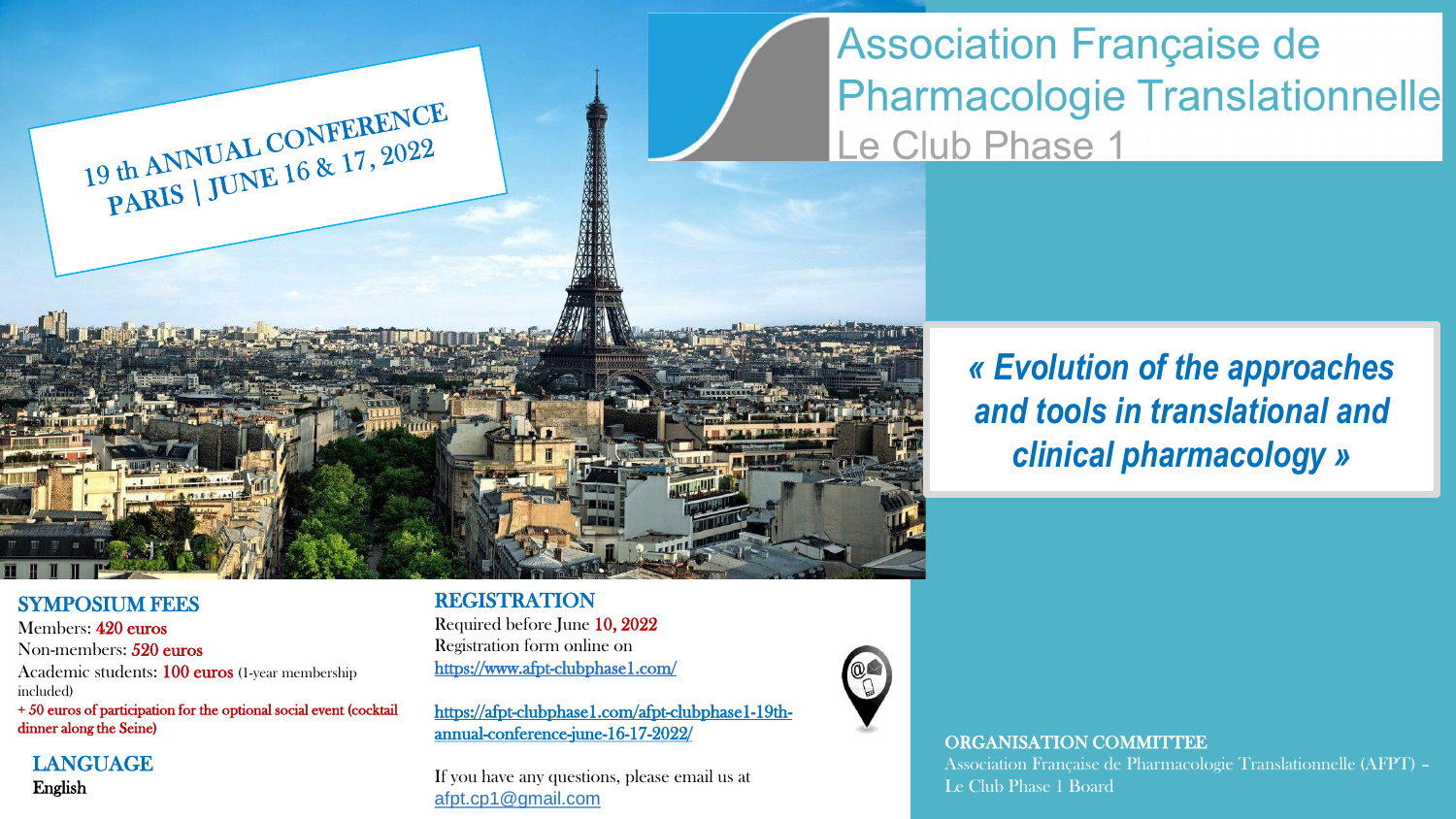



**ACCESS** RER | Line C, Champs de Mars Metro | Line 6, Bir Hakeim Bus | Lines 42, 69, 82 and 87 Taxi | One taxi station next door Paris Airport Shuttle « Le Bus Direct » Station « Tour Eiffel » (18 -20, rue Jean Rey)

### SUGGESTED ACCOMODATION

- ➢ Eiffel Seine hotel, 3\*| 3, bld de Grenelle, Paris 15
- ➢ France Eiffel hotel, 3\*| 8, rue St Charles, Paris 15
- ➢ Campanile Paris 15, 2\*| 30, rue St Charles, Paris 15
- ➢ Pullmann Paris Tour Eiffel, 4\*| 22, rue Jean Rey, Paris 15
- ➢ Mercure Centre Tour Eiffel, 4\*| 20, rue Jean Rey, Paris 15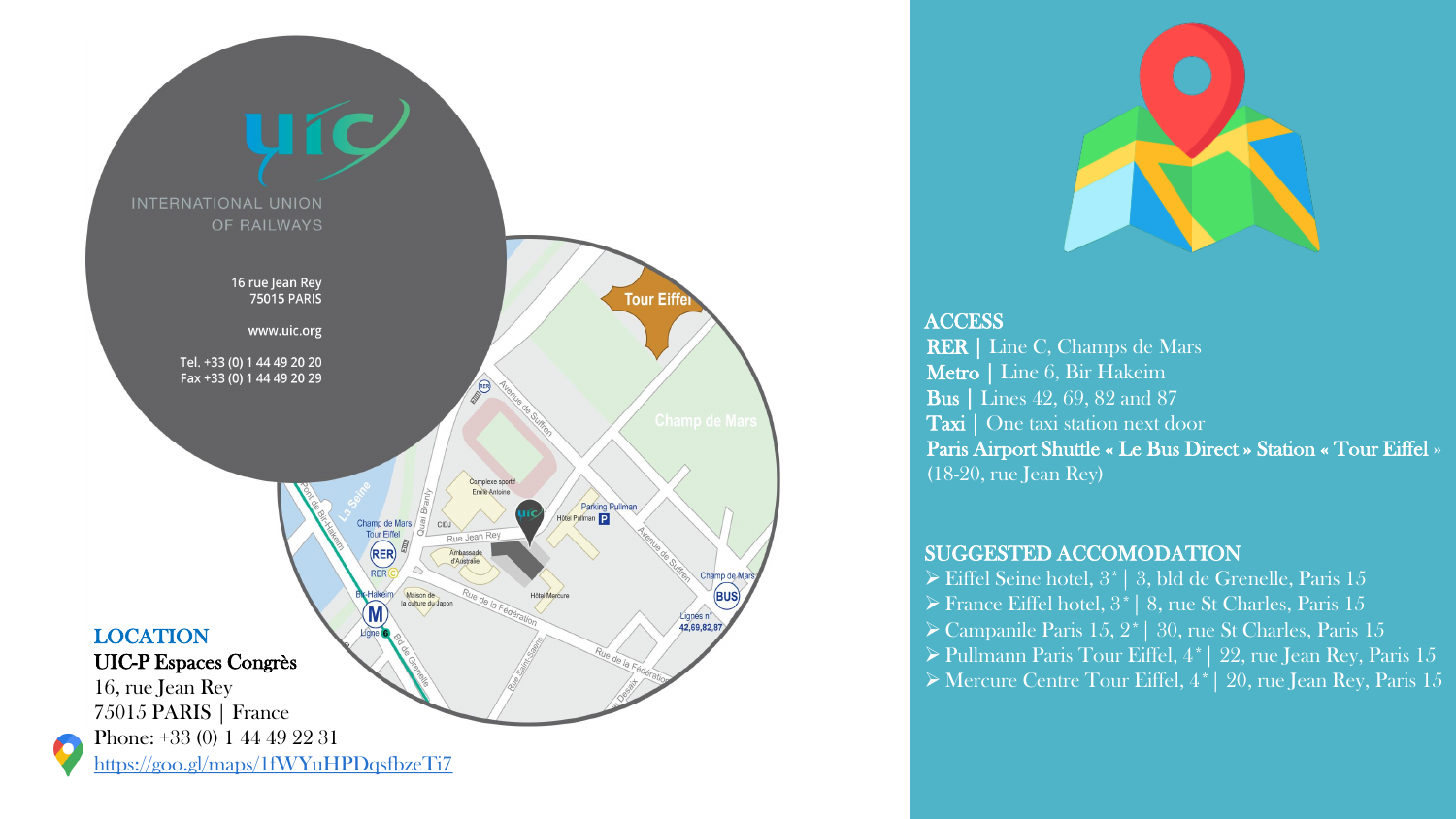|                                         | <b>Registrations open</b><br>08:30<br>09:00<br>Welcome coffee/tea<br><b>Session 1   Physiologic Based Pharmacokinetic (PBPK) /</b><br>Quantitative Systems in Pharmacology (QSP): a new paradigm<br>in drug development<br><b>Chair: Henri Caplain</b> |                                                                                                                                                                                                                                                                                               | $12:40 - 14:00$<br>Lunch                                                              |                                                                                                                                                               |
|-----------------------------------------|--------------------------------------------------------------------------------------------------------------------------------------------------------------------------------------------------------------------------------------------------------|-----------------------------------------------------------------------------------------------------------------------------------------------------------------------------------------------------------------------------------------------------------------------------------------------|---------------------------------------------------------------------------------------|---------------------------------------------------------------------------------------------------------------------------------------------------------------|
| PROGRAM                                 |                                                                                                                                                                                                                                                        |                                                                                                                                                                                                                                                                                               | <b>Session 2 Innovation in Clinical Development</b><br><b>Chair: Lionel Hovsepian</b> |                                                                                                                                                               |
| DAY 1<br><b>THURSDAY</b><br><b>JUNE</b> | 9:00<br>9:10                                                                                                                                                                                                                                           | Opening session/ Welcome introduction from AFPT-Le<br><b>Club Phase 1 President</b><br>Henri Caplain, France                                                                                                                                                                                  | 14:00<br>15:00                                                                        | Introduction to master protocols, potential opportunities<br>and challenges<br><b>Christophe Massard, Unicancer, France</b><br>Marie Hospitel, Sanofi, France |
|                                         | 9:10<br>9:50                                                                                                                                                                                                                                           | Breathing new life into FTiH Dose Predictions using<br><b>Inhaled PK/PD modelling</b><br>Simon P Teague, GSK, UK                                                                                                                                                                              | 15:00<br>15:40                                                                        | Remote Site Monitoring - Challenges and Solutions (Visio<br>from US)<br>Teri Callaway, PPD, US                                                                |
|                                         | 09:50<br>10:30                                                                                                                                                                                                                                         | PB-QSP Diabetes Platform: PBPK-based individualization<br>of multi-drug treatment regimens<br>Pavel Balazki, EsqLABS, Germany                                                                                                                                                                 |                                                                                       | $15:40 - 16:10$<br><b>Refreshment Break</b>                                                                                                                   |
| 16th                                    | $10:30 - 11:10$<br><b>Refreshment Break</b>                                                                                                                                                                                                            |                                                                                                                                                                                                                                                                                               | 16:10<br>16:50                                                                        | Recent advances towards fit-for-purpose biometric<br>monitoring technologies in early clinical development<br>Virginia Parks, Servier, France                 |
|                                         | 11:10<br>12:00                                                                                                                                                                                                                                         | T-Cell-Dependent Antibody Response (TDAR) assay with<br>Keyhole Limpet Hemocyanin (KLH), its use and potential<br>in early development for immunomodulating compounds<br>and assessment of immune competence<br>Matthijs Moerland, CHDR, The Netherlands                                      | 16:50<br>17:30                                                                        | Artificial Intelligence and emerging technologies in<br>translational and clinical research, what are the potentials<br>and challenges?                       |
|                                         | 12:00<br>12:40                                                                                                                                                                                                                                         | <b>Application</b><br>DILIsym, a<br><b>Quantitative</b><br><b>Systems</b><br>$\sigma f$<br>Toxicology Software Platform, in the Early Assessment of<br><b>CGRP Receptor Antagonists (Migraine) for Liver Safety</b><br>(Visio from US)<br>Kyunhee Yang, DILIsym Services, SimulationsPlus, US |                                                                                       | Frédéric Commo, KPMG, France<br>18h30<br>Cocktail dinner along the<br><b>Seine</b>                                                                            |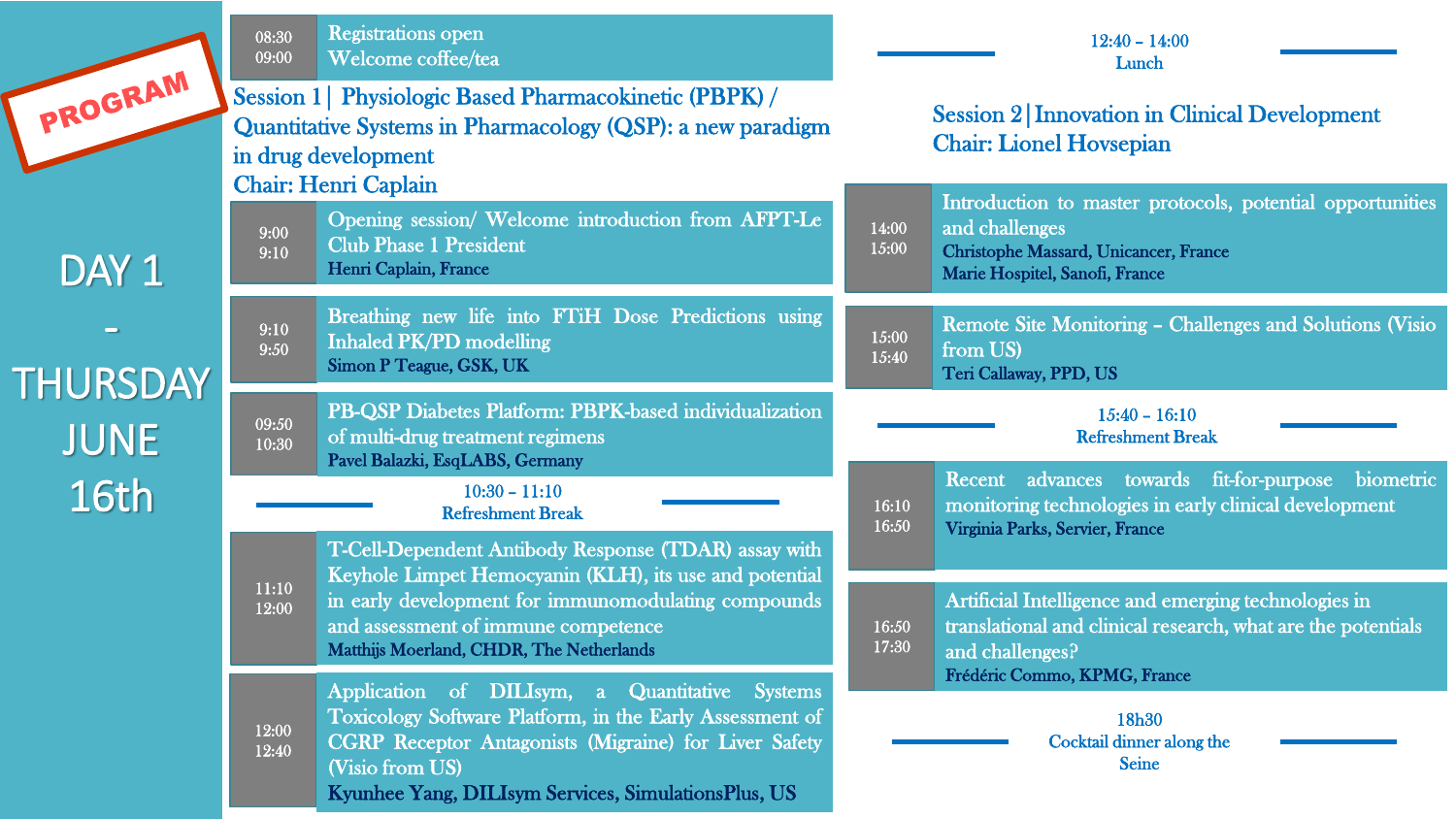

## DAY<sub>2</sub> -

FRIDAY JUNE 17th

09:00 09:15 Registrations open Welcome coffee/tea

### Session 3|New Regulatory and Ethics Challenges Chair: Virginie Esposito

New clinical trial portal and Clinical Trials Information System (CTIS) French Health Authorities, France 09:15 09:45

09:45 10:30 Regulatory challenges of medical device development and evaluation Cécile Vaugelade, Julie Oheix, SNITEM, France

#### 10:30 – 11:00 Refreshment Break

Viral Challenge test studies 1. Scientific and legal overview of viral challenge studies Pierre Buffet, Anne-Laure Morin, Institut Pasteur, France 2. Medical overview and lesson learned from a clinical pharmacology unit on influenzae, and malaria manufactured challenge test Katrin Van Leuven, Eveline Vanhaesebrouck, SGS, Belgium 3. The C in Covid stand for challenge; challenges and opportunities during the world's first SARs-Cov-2 human challenge Robin Rogiers, hVIVO, UK 4. Ethics aspects François Chappuis, CNCPP, France

End of the Conference

12:30

11:00 12:30

> 12:30 – 14:00 Lunch